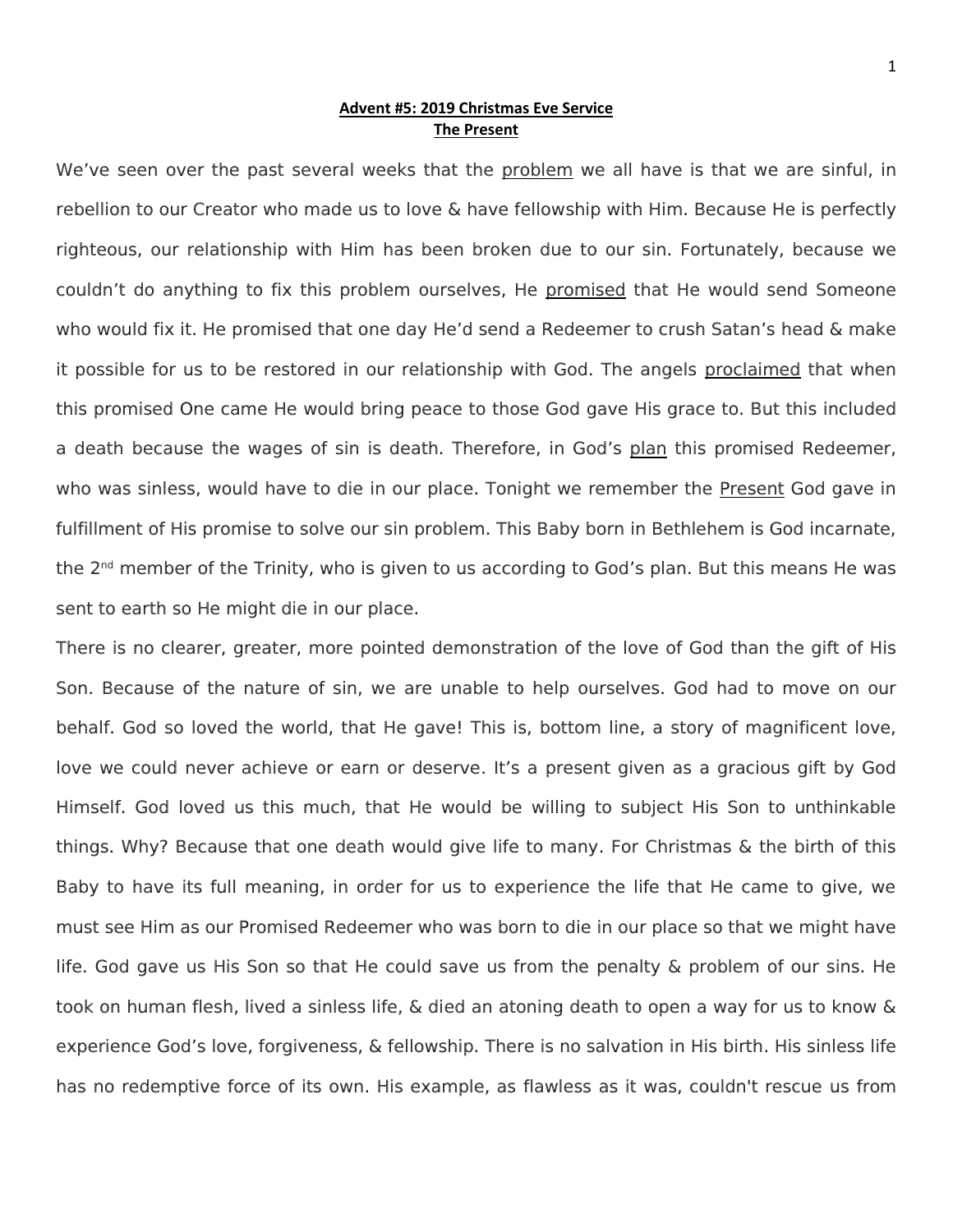our sins. Even His teaching, the greatest truth ever revealed to man, couldn't save us from our sins. There was a price to be paid for our sins. Someone had to die. Only Jesus could do it.

Think of it this way: Those soft little hands, fashioned by the Holy Spirit in Mary's womb, were made so that nails might be driven through them. Those chubby baby feet, pink & unable to walk, would one day walk up a dusty hill to be nailed to a cross. That sweet infant's head with sparkling eyes & eager mouth was formed so that someday men might force a crown of thorns onto it. That tender body, warm & soft, wrapped in swaddling clothes, would one day be ripped open by a spear. Jesus was born to die. That's why He came to this earth. Now, before you think I'm trying to ruin your Christmas spirit, Jesus' death, though devised & carried out by men with evil intentions, was in no way a tragedy. In fact, it represents the greatest victory over evil anyone has ever accomplished. Look beyond the tender manger scene, & see what Jesus Himself knew even before He came, that He was born to die. He died for you. He bore your sin. He purchased your salvation. He guaranteed your sanctification. He destroyed your enemy. & He became a sympathetic high priest. Even now, He's seated next to the Father in heaven, ready to make intercession for you (Heb 7:25). Never forget that the manger & the cross are inseparably linked together in God's plan of our salvation. The goal of Bethlehem was Golgotha.

Why is there a Christmas? In Mt 1:21 we read, She will bear a Son; and you shall call His name Jesus, for He will save His people from their sins. 1 Jn 3:5 says, You know that He appeared in order to take away sins; and in Him there is no sin.  $1 \ln 4:14$ , We have seen and testify that the Father has sent the Son to be the Savior of the world. & then in 1 Tim 1:15 Paul says, It is a trustworthy statement, deserving full acceptance, that Christ Jesus came into the world to save sinners. The beauty of Christmas is that Christ came into the world to what? Save sinners. Isn't that the beauty of Christmas? It isn't the cards & trees & lights & presents & family gatherings. The beauty of Christmas is that Jesus came to cure the incurable. He came to this earth to save His people from their sins. God determined to send His Son into the world, the brightness of His glory, the express image of His person, partaker of the divine perfection, to die for us. That's the meaning of Christmas. & no matter what you may think & what sentiments you may have & what